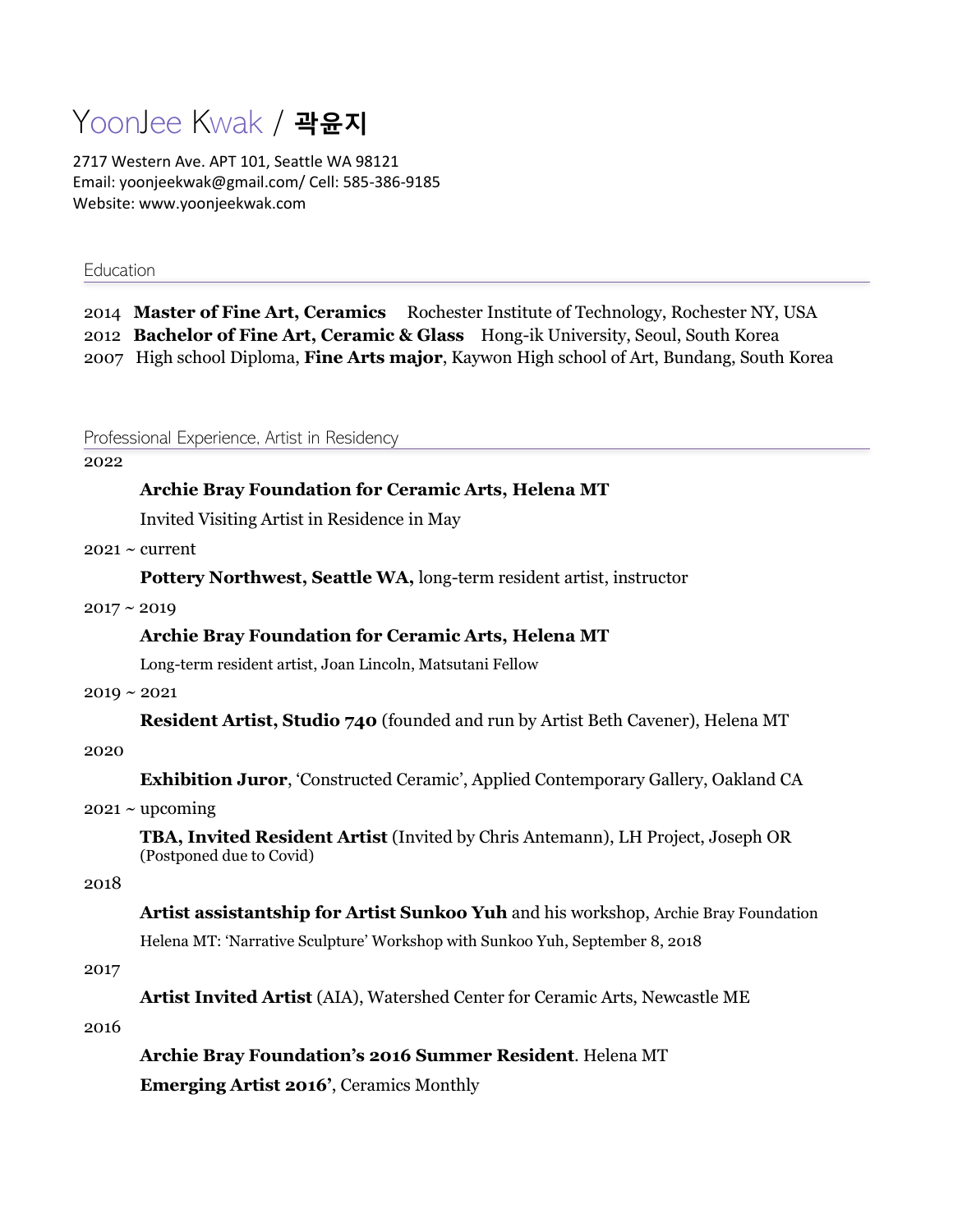**Exhibiting Invited Artists** in conjunction with Arrowmont's National Symposium : *Utilitarian Clay VII: Celebrate the Object,* September 21-24, 2016.

## $2014 \sim 2017$

·**Artist in Residency**, **Visiting Scholar in Ceramics** in Ceramics department School for American Crafts, Rochester Institute of Technology, Rochester NY 2015 ·**Studio Assistantship** for Michael Keighery in Ceramic studio Summer workshop at Penland School of Crafts, Penland NC (June 6th-20th): Michael Keighery – Self Expression through Clay ·**Artist Assistantship** for In-Chin Lee (Summer Ceramic Workshop Intern) in 4-Week Intensive Studio Ceramic Summer residency at Alfred University, Alfred NY (June 29th- July 24th): John Gill and In-Chin Lee

Artist Lecture, Workshop

2022 **· Invited artist speaker, NC Potters Conference,**  NC Pottery center, Seagrove, NC (March  $3^{\text{rd}} - 6^{\text{th}}$ )

# **· Invited Artist 2-day workshop and Artist talk**

Clayroom SF, San Francisco, CA (upcoming April  $22<sup>nd</sup> – 24<sup>th</sup>$ )

# **· Invited Artist 2-day workshop**

Still Life Ceramics, Lose Angeles, CA (upcoming April  $26<sup>th</sup> - 27<sup>th</sup>$ )

- **· Virtual Visiting Artist, Artist talk and Demonstration.** Ceramics in Middle Tennessee State University (April 19 th)
- 2021 **· Invited Artist, Zoom online lecture in Ceramic class by Sam Chung** Korea National University of Cultural Heritage, Buyeo, South Korea
- 2020 ·**Visiting Artist for Clay and Culture Class, School of Art Institute of Chicago** Virtual online Artist lecture via Zoom-meeting, invited by Professor Emily Willis, Ceramic dept.
- 2019 ·**Panel discussion, Garth Clark, and Five New wave ceramic Artist,** Garth Clark, Joshua R. Clark, Iva Haas, Qwist Joseph, Patrick Kingshill, Yoonjee Kwak ·**Ceramic Congress 2019 Speaker.**  Online Live Video Lecture, 'How to build my perforated vessel'. ·**Resident Artist Presentation** Archie Bray Foundation for Ceramic Arts, Helena MT
- 2018 ·**Artist Talk, Australia** Ceramic dept. in Australian National University, Canberra, Australia ·**International Invited Artist Workshop, Turkey**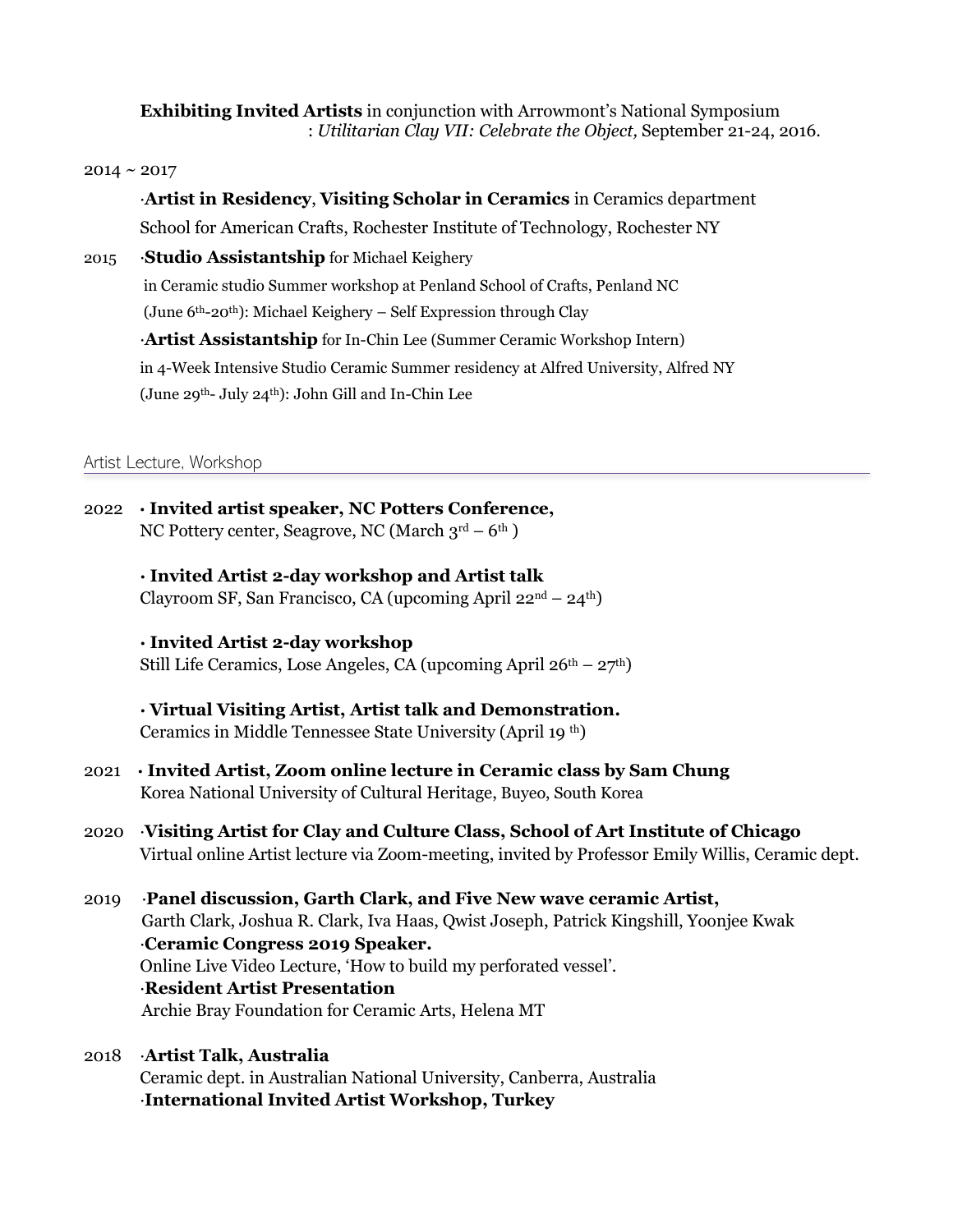*Artist Talk and Demonstration* Ceramic and Glass dept. Kastamonu University, Kastamonu, Turkey

## 2018, 2016

# ·**Resident Artist Presentation**

Archie Bray Foundation for Ceramic Arts, Helena MT

## 2017

# ·**Artist Presentation (Artist Invited Artist)**

Watershed Center for Ceramic Arts, Portland Maine

Teaching Experience

**2022 Instructor,** Pottery Northwest, Seattle WA Expecting Spring quarter

# **2021 Instructor,** Pottery Northwest, Seattle WA

· Sept. – Nov. 10 weeks hand-building class: From Pinch cup to Historic Vessel

: This class will cover the essentials of the hand building world — pinching, coiling, and slabs galore. Hand building is a great way to get to know clay  $-$  it's an accessible approach with endless possibilities, and Yoonjee will give you a wide range of tools, tricks, and tips for making all kinds of hand built objects using our Henna earthenware clay body. To complete this introduction to clay, we'll take a trip to the glaze lab to learn about low fire slips, glazes, stains, finishes and firing. This is a great first clay class or for experienced wheel students looking to expand their hand building skills. Skill Level: Beginner

· Aug. – Sept. 'Coil the Bit- making mini-moon jar' : 4 weeks intensive special hand-building class

: This course will focus on Resident Artist Yoonjee Kwak's unique coil building technique – clay coils and bits are accumulated outward and upward, in a technique similar to fiber weaving but in clay. Demonstrations will cover a range of sculptural vessels from functional cups to a mini moon-jar. Over the course of 4 weeks participants will investigate the beauty of progressive, meditative growth of building one coil at a time. One bag of clay (Blush, Mac6 or Henna) is included in the cost of the class, along with firing, glazing and access to open studio hours. Due to the short length of this class, glazing will not be covered. It is suggested students focus on mastering basic techniques and creating bisque fired work for glazing at a later date. Skill Level: Intermediate to Advanced

# **2016 Adjunct Faculty**, Ceramic dept. – School for American Crafts, Rochester Institute of technology, Rochester NY *Wheel form 3credit Elective class (Spring semester, 2016)*

# **2014~ 2015**

 **Instructor (Artist Residency)**, Ceramic dept.- School for American Crafts, Rochester Institute of Technology, Rochester NY *Hand-building Elective class (Fall semester, 2015) Utilitarian pottery (wheel-throwing) Elective class (Spring semester, 2015)* Undergraduate 3credit course *Slip casting (mold-making) Elective class (Fall semester, 2014)* Undergraduate 3credit course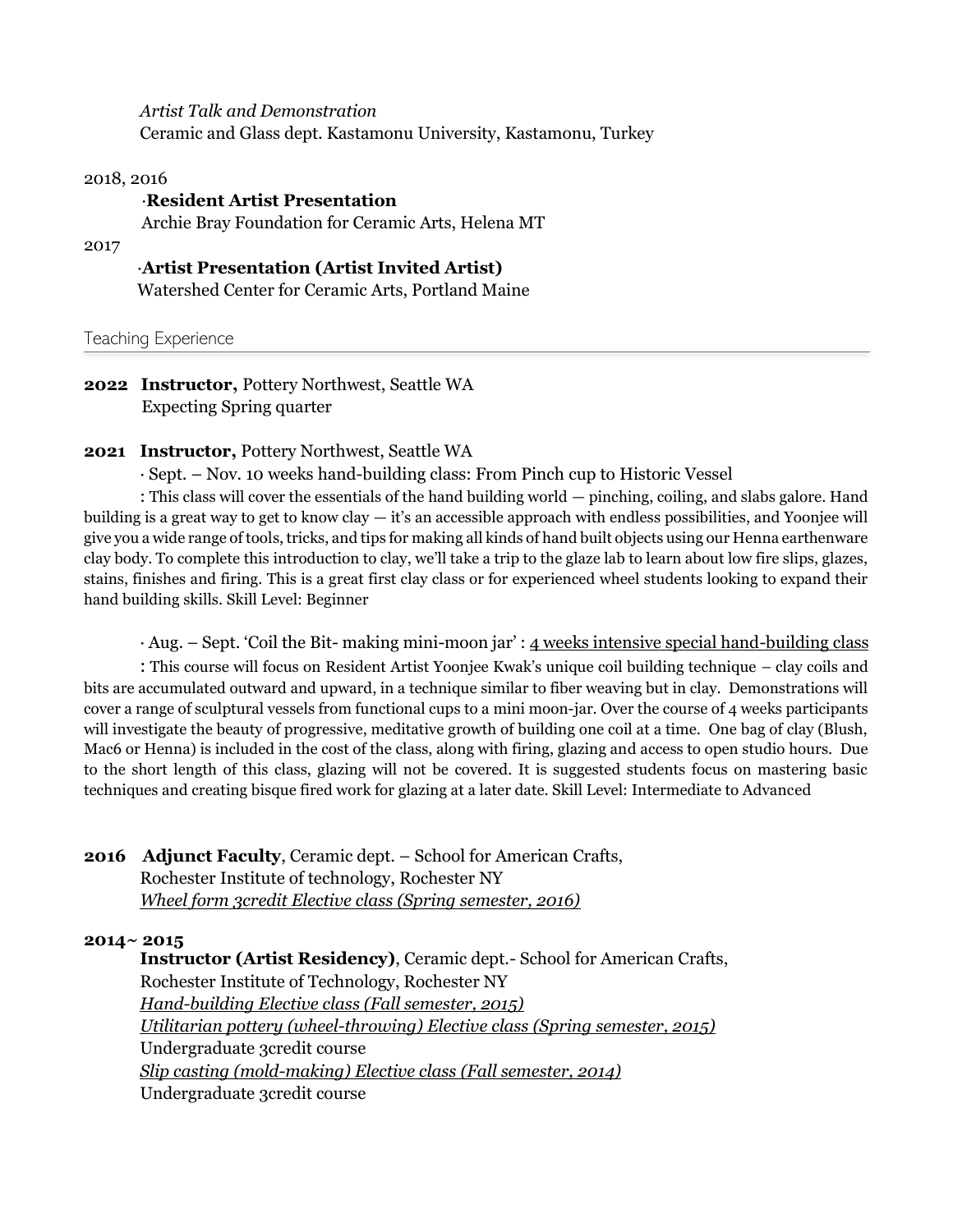: This course concentrate on the fundamentals of mold making and surface development on slip cast ceramic work. The student primarily focuses on the technical experience and challenges of making multiple piece complex molds. Supporting information relating to historical, cultural, and scientific concerns be provided to broaden the students' perspectives of ceramic art and its relationship to the larger world of art. Students learn how to prepare casting clay and finishing techniques for glazing and firing their work. The course also be augmented with critique, digital lectures and videos to give both a historical and contemporary perspective on slip cast and industrially designed ceramic works.

*-Tile making project, Open and multiple mold making project, Making sculpture with casted objects project*

## **2012~ 2014**

**Teaching Assistant Positions**, Ceramic dept.- School for American Crafts, Rochester Institute of Technology, Rochester NY

*Slip casting (mold-making) Elective class) (Spring semester, 2014)*

Undergraduate and graduate students 3credit course

: Course Description; This course concentrates on the fundamentals of mold making and surface development on slip cast ceramic work. The student primarily focuses on the technical experience and challenges of making multiple piece complex molds. Supporting information relating to historical, cultural, and scientific concerns will be provided to broaden the students' perspectives of ceramic art and its relationship to the larger world of art. Students learn how to prepare casting clay and finishing techniques for glazing and firing their work. The course also be augmented with critique, digital lectures and videos to give both a historical and contemporary perspective on slip cast and industrially designed ceramic works.

*-Tile project (making box), Open and multiple mold making project Hand-building and wheel Throwing (Fall semester, 2013)*

Undergraduate and graduate students 3credit course

: Course Description; This is a class specifically designed for non-majors covering the fundamental techniques and aesthetics of working with clay. Topics covered include the forming techniques, clay mixing, basic properties of clay, glazing and firing techniques and fundamental understanding of historical and contemporary practices and applications. The course includes prescribed projects based on the number of studio hours.

*-Hand built vessel project, Building sculpture with solid technic project, Pottery project*

*Hand-building Elective class (Sep 2012 ~ May 2013)*

Undergraduate and graduate students 3credit course

: Course Description; This course is an introduction to hand-building techniques in

clay. Students gain a basic understanding of several hand-building techniques in addition to surfacing, glazing and firing techniques.

*-Historical vessel project, Narrative cups project, Portrait project, Two vases for restaurant project*

## Exhibitions (\*\*invitational, \*solo, juried)

## 2022

Group exhibition, George Billis Gallery pop-up, High Line Nine gallery, Manhattan, NY\*\* Annual Benefit Auction, Archie Bray Foundation, Helena MT\*\* (upcoming) Artaxis Featured Artist Exhibition, Artaxis, virtual exhibition\*\* (4/19) NC Potters Conference, Invited artist speaker and exhibitor, North Carolina Pottery Center\*\*, Seagrove NC

Above Board, invitational exhibition, Above Board Ceramics, virtual exhibition\*\*

2021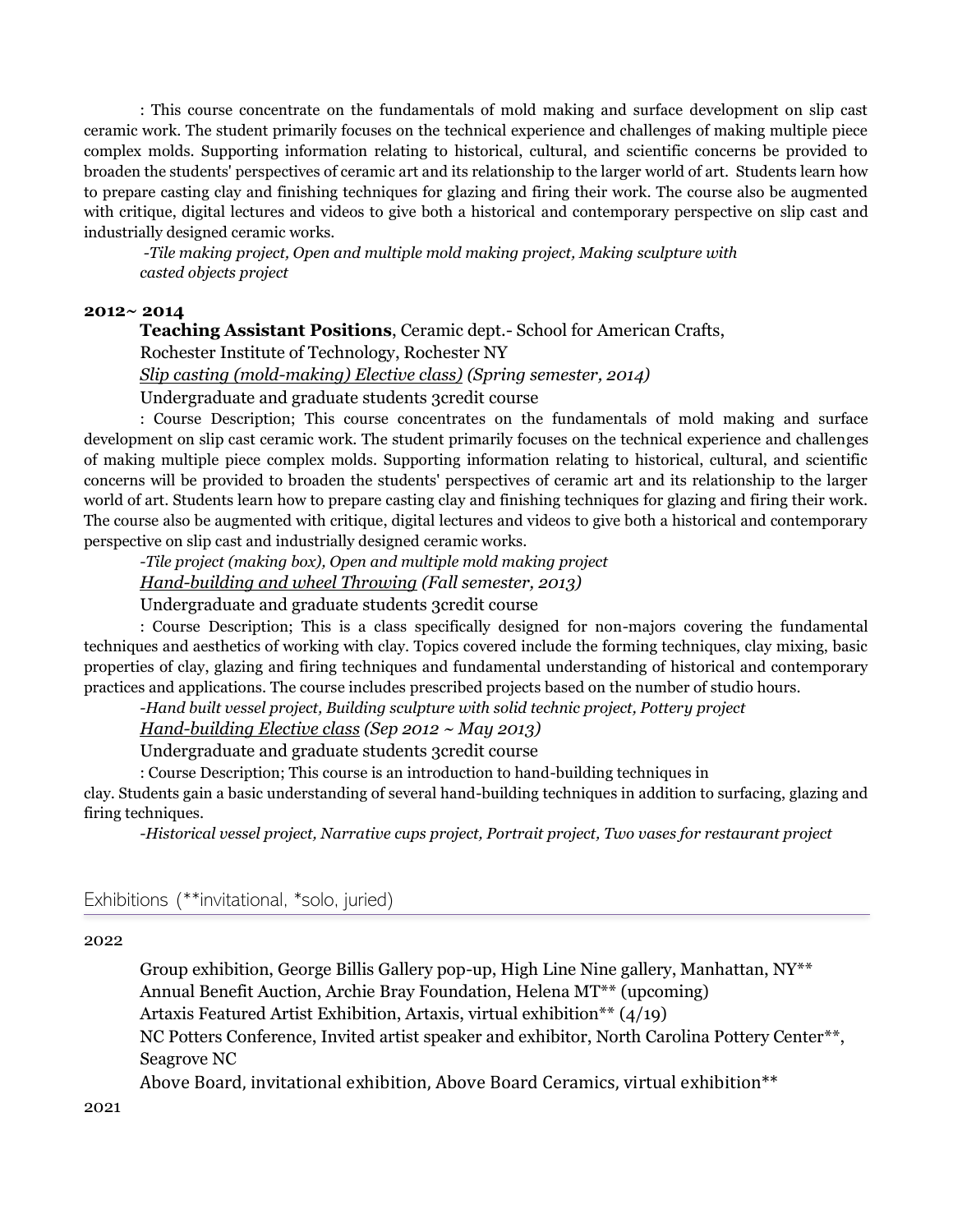Invited Solo exhibition, Applied Contemporary Craft Gallery, Oakland CA\*\*, \* Resident artist spotlight, Pottery Northwest, Seattle WA\*\* Coil Pot Show, Group invitational, Jane Hartsook gallery, New York NY\*\* Invited Solo exhibition - 'Unnatural Nature', VETRI gallery, Seattle WA\*\*, \* Convene, group invitational exhibition, Eutectic Gallery, Portland OR\*\* Invited group exhibition, George Billis Gallery, Westport, CT\*\* Sheep inside the box, LH Project invited exhibition, KCDF (Korean Craft & Design Foundation) Gallery-Seoul Korea & Eutectic Gallery-Portland OR \*\* (organized by the LH Project with support from the Groot Foundation) Last Call VI, Invited Artist, Companion Gallery, Humboldt TN \*\* Above Board, invitational exhibition, Above Board Ceramics, virtual NCECA conference\*\*

2020 Unwedged 2020, Annual juried exhibition, Pottery Northwest, Seattle WA Featured Artist (for September online exhibition), Archie Bray Foundation, Helena MT \*\*, \* Seattle Deconstructed Art Fair 2020, VETRI Gallery, Seattle, WA\*\* 17th Annual Ceramics Invitational at Abel Contemporary Gallery in Stoughton, WI\*\* Visions in Clay 2020, LH Holton JR Gallery, San Joaquin Delta college, Stockton CA Invited group exhibition 'Porcelain Reconsidered', Focus Gallery, Penland school of crafts NC\*\* The Holter Gala & Auction – Online auction, Holter Museum of Art, Helena MT<sup>\*\*</sup> Annual the Bray Benefit Auction, Archie Bray Foundation, Helena MT\*\* The Small Favors 2020, The Clay Studio, Philadelphia PA

2019 SOFA CHICAGO (Sculpture, Objects, Functional Art and Design), Chicago, IL (Represented VETRI Gallery, Seattle WA)  $**$  (Oct.31 ~ Nov.3) Craft Forms 2019, 25th international juried exhibition of contemporary fine craft, Wayne Art Center, Wayne PA Fresh Blood: New wave artist in Ceramics, Gerald Peters Projects, Santa Fe, NM\*\* Yunomi Invitational, ClayAkar, Iowa City, IA\*\* Archie Bray Foundation 2<sup>nd</sup> year fellowship exhibition, Holter Museum of Art, Helena MT<sup>\*\*</sup> The Holter Gala & Auction- Live auction, Holter Museum of Art, Helena MT\*\* Archie Bray Resident artist NCECA exhibition, Creators space, St Paul, MN \*\* Scintilla Art Project, Hastings College, Hastings, NE 68901 NCECA Watershed Center for Ceramic Arts, Artist invited Artist collaboration group exhibition, California Building, Minneapolis MN \*\* Vetri's March Invitational, Vetri Gallery, Seattle WA \*\* Last Call IV juried show juried by Carole Epp, Companion Gallery, Humboldt, TN Central Washington Univ. Ceramic Invitational, CWU, Ellensburg WA \*\*

2018 The Annual Montana Clay Invitational- Montana State Univ. Clay Fest, Billings, MT \*\* Holiday Bling Invitational, Red Lodge Clay Center, Red Lodge MT\*\*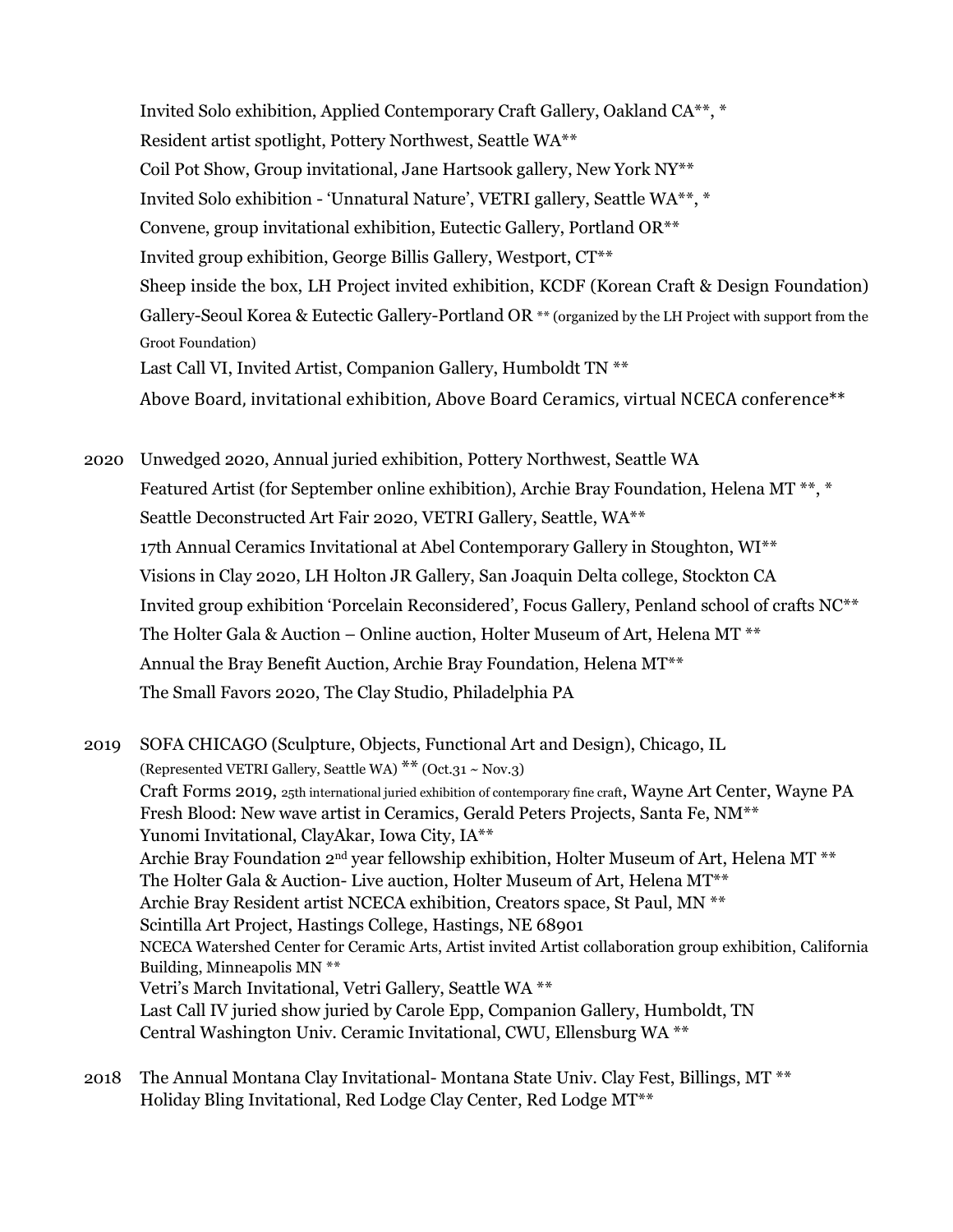Archie Bray at the Kolva Sullivan Gallery, Spokane WA\*\* 1<sup>st</sup> year fellowship artists Exhibition at the Archie Bray Foundation, Helena MT<sup>\*\*</sup> Pottery Northwest Clay Feast 2018 invited artist, Pottery Northwest, Seattle WA\*\* The Intimate Object XlV, Charlie Cummings Gallery, Gainesville FL\*\* La Messa; Garden party, invitational exhibition, Santa Fe Clay, Santa Fe NM\*\* Resident Artist Exhibition, Archie Bray Foundation, Helena MT\*\* Art Gala Auction 2018, Burchfield Penny Art Center, Buffalo NY\*\* Mother's Day Pots and Plants Sale, Archie Bray Foundation, Helena MT\*\* On the Rock: An exhibition of Vessels for and Related to Drinking, PEWABIC, Detroit MI Teapot Tournament in Houston, TeaplusART Gallery; Clay Art Museum and Education Organization, Houston TX Lillstreet Art gallery expo, 52th NCECA Pittsburgh PA\*\*

2017 Holiday invitation exhibition, Eutectic Gallery, Portland OR\*\* 2nd Winter Salon, Cerbera Gallery, Kansas City MO\*\* Art in Craft Media 2017, Burchfield Penny Art Center, Buffalo NY Archie Bray at the Kolva Sullivan, Kolva Sullivan gallery, Spokane WA\*\* Dish, International juried exhibition juried by Julia Galloway, MEDELTA, Alberta Canada 27<sup>th</sup> International Sculpture Conference, Cerbera Gallery, Kansas City MO<sup>\*\*</sup> XXXIX International Competition of Ceramic Art in the city of Gualdo Tadino, Perugia Italy Featured Ceramic Artist Invitational, LillStreet Art gallery, Chicago IL \* KC Clay guild Tea-bowl national 2017, juror; Chandra Debuse, KC Clay guild MO CUP: The Intimate Object XIII, Invitational, Charlie Cummings Gallery NC \*\* A.I.R. Vallauris – Small Art Objects 2017 "Fire for effect", Vallauris France Annual Resident Artist exhibition and Benefit Auction (Invited Cup auction artist), Archie Bray Foundation, Helena MT \*\* Salad Day Pottery Sale Invitational, Watershed Center for Ceramic Arts, Newcastle, ME \*\* Liquor Harder Invitational, Roswell Art Center West, Roswell, GA \*\* CLAYAKAR Yunomi Invitational, AKAR, Iowa city, IA \*\* NCECA, Archie Bray, Resident artist exhibition, Lewis & Clark college, Portland OR\*\* Women's work Invitational exhibition, The YARD, Rochester NY\*\* Teapot Vlll, juried by Sam Chung, Baltimore Clayworks, Baltimore MD #MugshotMonday, Lillstreet Art center, Chicago IL

2016 The Cup, The Mug, juried by Peter Pincus, Main street Arts, Clifton Spring, NY Marry Salon invitation, Cerbera Gallery, Kansas city, MO\*\* Un-Wedged, Pottery Northwest, juried by Sandy Simon, Seattle WA Teapot Vlll Kolva-Sullivan Exhibition - Archie Bray Foundation artist's show, Spokane WA \*\* The Almighty cup - Gandee Gallery, Fabious NY 2016 Clay Cup: Vessel, Icon, Canvas Exhibition, George Caleb Bingham gallery, University of Missouri, Columbia, MO Recent Acquisitions to the Bray's Permanent Collection, Archie Bray Foundation, Helena MT \*\* Invited ceramic sculpture exhibition, White Bear Center for the Arts, White bear lake, MN \*\* Strictly Functional Pottery National, The market house craft center, East Petersburg, PA Prime Ceramics (invitational), Harry Wood Gallery, Arizona State University Tempe AZ \*\*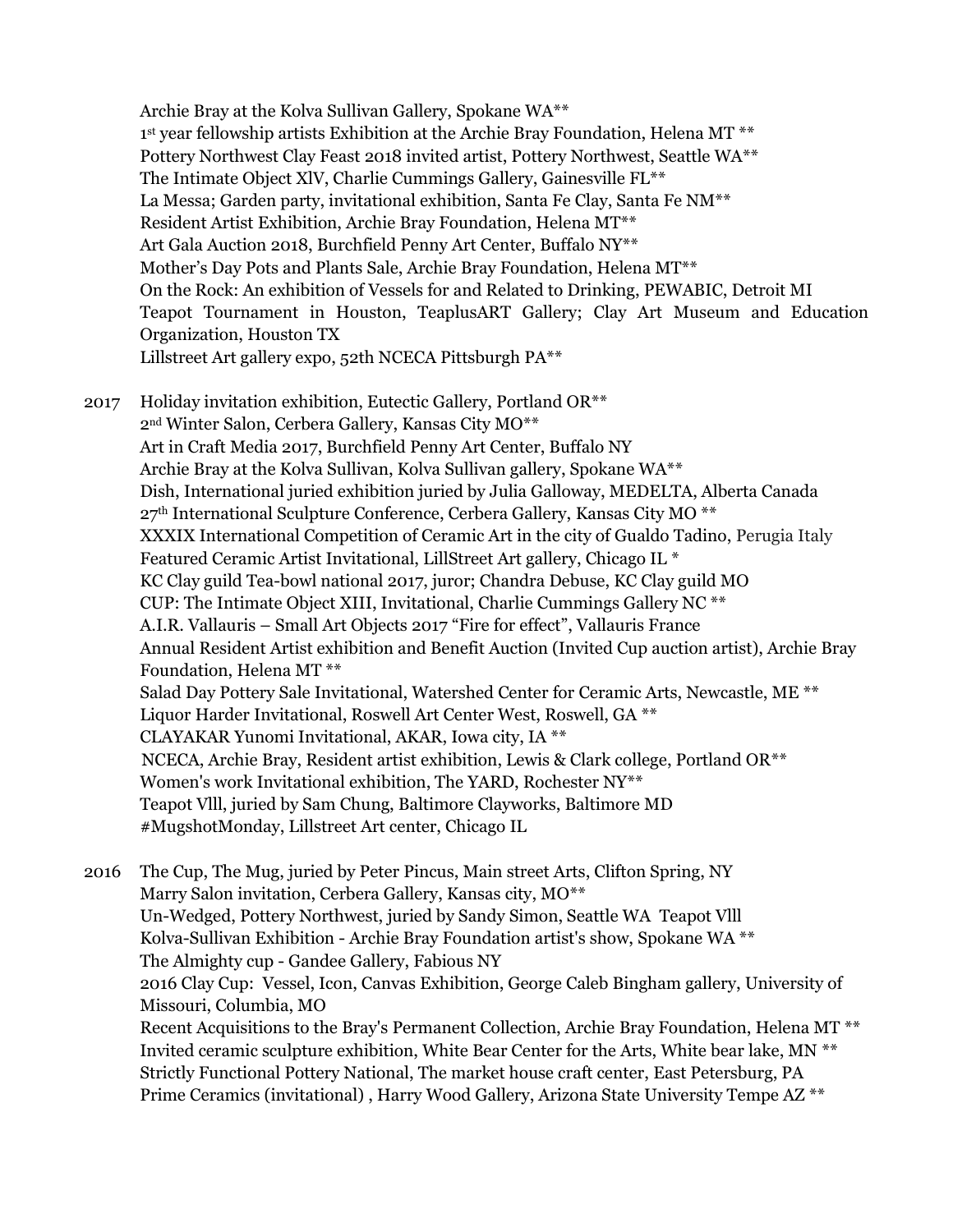CUP: The Intimate Object XII, juried cup exhibition, Charlie Cummings Gallery NC UCVII: Celebrate the Object, Invited Artists Exhibition, Arrowmont School of Arts and Crafts, Gaitlinburg, TN \*\* 2016 Visions In Clay; juror - Liz Quackenbush, LH Horton Jr Gallery, Stockton CA Resident Artist Exhibition 2016, Archie bray Foundation, Helena MT \*\* Beyond the Brickyard, Annual juried exhibition, Archie bray Foundation, Helena MT

- 2015 Common Ground: a ceramic arts invitational, Old Forge  $NY^*$ Small works show, national juried show, in Main Street arts gallery, Clifton Springs NY Art in Craft Media 2015 at the Burchfield Penney's East Gallery, Buffalo NY The KC Clay Guild Tea bowl National 2015, Thornhill Gallery, Avila univ. Kansas City MO The Hudgens 1st National Juried Cup Exhibition, Hudgens Center for the Arts, Duluth GA Structurally Speaking, Main Street arts gallery, Clifton Springs NY 8th Gyeonggi International Ceramic Biennale 2015, Icheon South Korea Harper College National Juried Exhibition, Harper College Gallery, Palatine IL
- 2014 Small Works: A national juried competition in Main Street arts gallery, Clifton Springs NY Mapping of Memories, MFA thesis solo exhibition in NTID Ohringer gallery, Rochester NY \* Naked Glass: group exhibition, Studio 34, Rochester NY
- 2013 The 13th annual Fine Craft Show 'School for American Crafts at the RIT, Honors exhibition in Memorial Art Gallery, Rochester NY\*\* Student Showcase 2013, Arts & Cultural Council for Greater Rochester, Rochester NY 2nd Annual Juried Graduate Student Exhibition-"Convergence", Rochester institute of Technology (RIT), Rochester NY, Juror: Jackie Pancari
- 2012 The Creative Process: from ideation to realization, Gallery R, Rochester  $NY^*$ The 12th annual Fine Craft Show 'School for America Craft at the RIT, Honors exhibition in Memorial Art Gallery, Rochester NY\*\* Transformation of Earth materials, Invited show, Ligak museum of art, Cheon-An, Korea\*\*
- 2011 BFA Graduation Exhibition (Hong-ik University), Seoul, South Korea Korea and Macao ceramic exchange exhibition, Seoul, South Korea Korea and Macao ceramic exchange exhibition, Macao Art Auction (Hong-ik University), Seoul, South Korea
- 2010 24.7 (State University of Long Beach), group exhibition, Long beach CA Craft Trend Fair (COEX), group selected exhibition, Seoul, South Korea
- 2009 Craft Trend Fair (COEX), group selected exhibition, Seoul, South Korea The Mixer (State University of Utah), group exhibition, Utah UT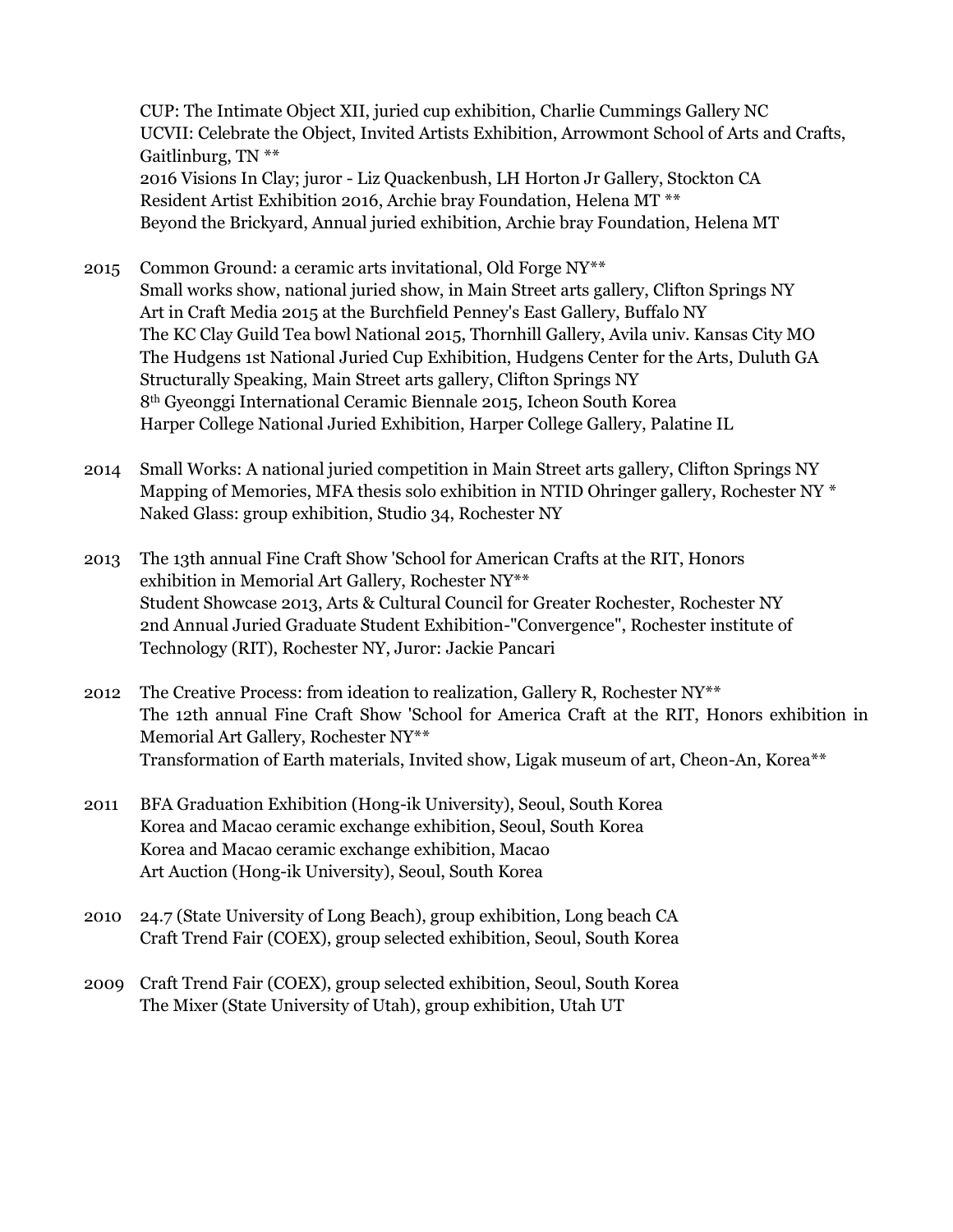- 2020 **James Renwick Alliance Chrysalis Award, the honorable mentions**, James Renwick Alliance, Washington, DC
- 2019 **Juror's Award for Ceramic,** Craft Forms 2019, Wayne Art Center, Juried by Nancy Campbell **Award of Best Set**: Last Call IV, juried by Carole Epp, Companion Gallery, Humboldt, TN
- 2018 **Joan Lincoln Fellowship**, Archie Bray Foundation for Ceramic Arts, Helena MT
- 2017 **Matsutani fellowship,** Archie Bray Foundation for Ceramic Arts, Helena MT **Honorable Mention**, XXXIX International Competition of Ceramic Art in the city of Gualdo Tadino, Perugia Italy

**Scholarship Award (Kiln God)**, AIA residency, Watershed Center for the Ceramic Arts **Juror's Choice**, #mugshotmonday, Lillstree Gallery, Chicago IL

- 2016 **Rudy Autio Fund for Creative Initiatives**, Archie Bray Foundation, Helena, MT **2016 Windgate Summer Scholarship** recipient by the Windgate Charitable Foundation, Archie Bray Foundation, Helena, MT
- 2015 **Purchase awards**,

KC Clay Guild Teabowl National 2015, Thornhill Gallery, Avila univ. Kansas City MO

## **Honorable Mentions,**

The Hudgens 1st National Juried Cup Exhibition,Hudgens Center for the Arts, Duluth GA

## **Honorable mentions,**

8th Gyeonggi International Ceramic Biennale 2015', Ichoen, South Korea

## **Studio Assistantship Scholarship,**

Penland School of Crafts – Assist Australian Artist: Michael Keighery

# 2014 **Jurors' choice**

Small works show: A national juried competition in Main street arts gallery Clifton Springs NY

**Partial Scholarship,** (No work-study) in Penland School of Crafts Summer workshop.

# 2013 **the Jurors' Awards of Excellence**

Student Showcase 2013, Arts & Cultural Council for Greater Rochester, Rochester NY **1st Place,** 2nd Annual Juried Graduate Student Exhibition-"Convergence", Rochester Institute of Technology (RIT), Rochester NY, Juror: Jackie Pancari

- 2011 **I-do Prize,** BFA Graduation exhibition, gallery I-do, Seoul, South Korea
- 2010 **Gold Prize**, (Doll Competition, HAITAI Enterprise), Seoul, South Korea
- 2009 **I-do Prize**, Gallery I-do, Seoul, South Korea